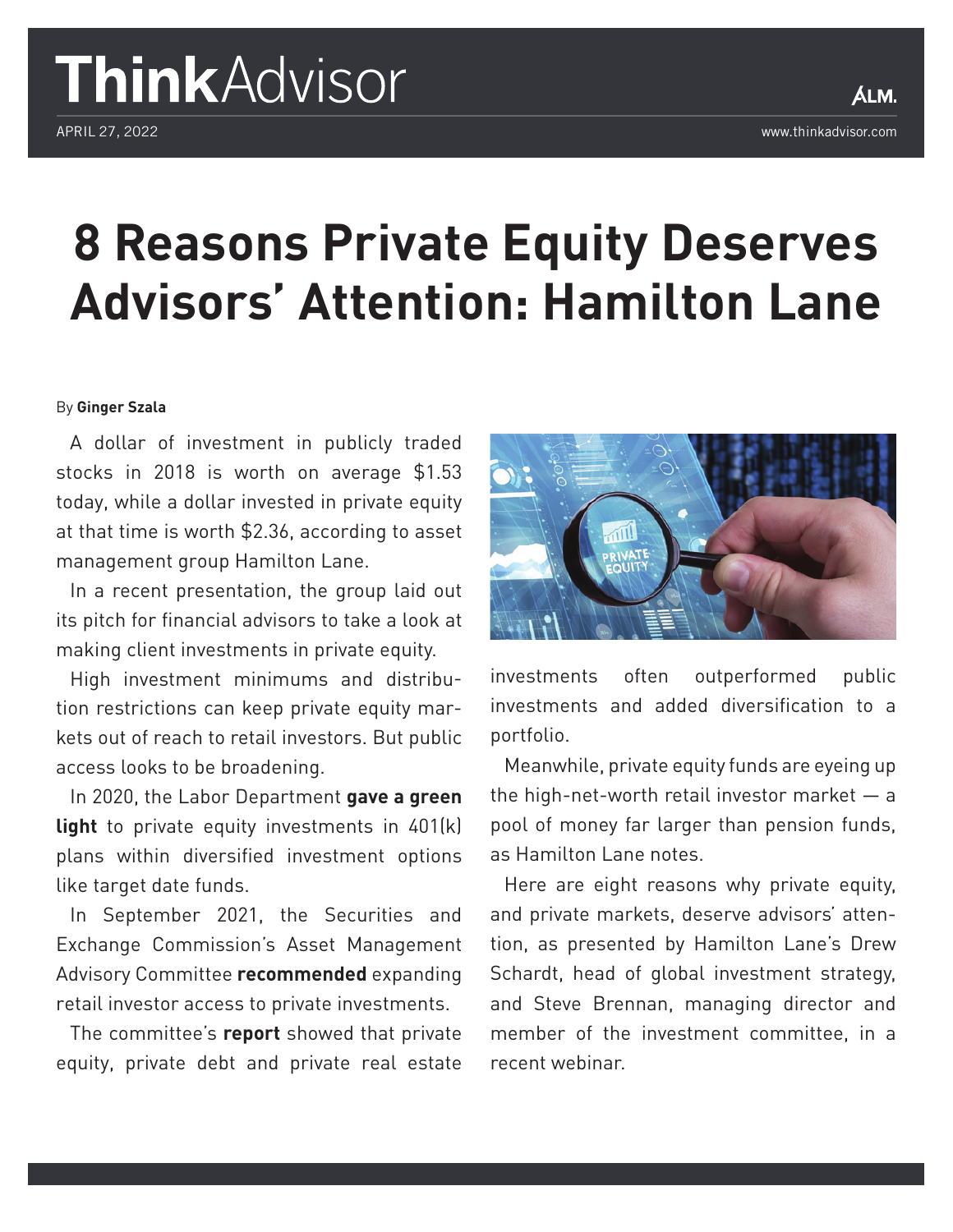### **ThinkAdvisor**

#### **1. Since 2018, private equity has outperformed public equities, generating an extra 83 cents of return per dollar invested.**

"Consistency of our performance drives interest in our asset class," Drew Schardt noted.



#### **3. Private equity generates more excess returns when public market returns are low or average.**

Also, "the opportunity cost of going to private ... looks less attractive on a relative basis when the public markets are really strong," Schardt says.



#### **2. Risk/return tradeoff is paramount when building portfolios with private equity strategies.**

There also has been strong performance in private real estate and private credit, which are "historically lower risk strategies," Steve Brennan said.



#### **4. Expect to see 15 buyout managers raising \$15 billion or more each this year, for a total of more than \$300 billion.**

This would represent more than a 50% increase over any other amount the largest 15 buyout funds had raised in a particular year, Brennan said.